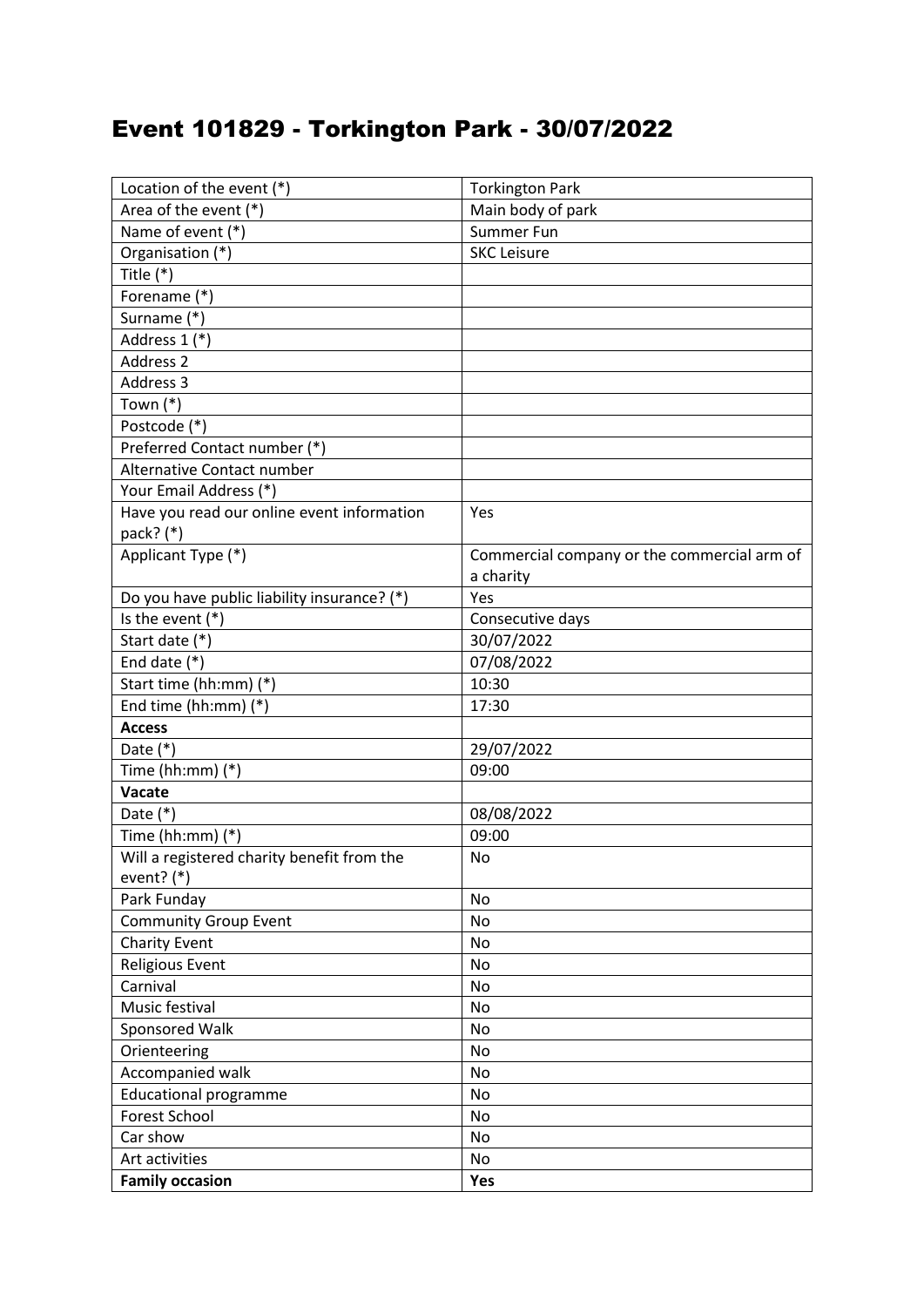| Sports activity / tournament / coaching           | No        |
|---------------------------------------------------|-----------|
| Picnic                                            | No        |
| Cross country / fun run (potential fee)           | No        |
| Market / Car Boot Sale                            | No        |
| Bonfire / firework Display                        | No        |
| <b>Fun Fair</b>                                   | Yes       |
| TV /Filming (potential fee)                       | No        |
| Circus (potential fee)                            | No        |
| Other                                             | No        |
| Will there be any first aid provision on the day? | No        |
| $(*)$                                             |           |
| How many people in total are expected to take     | 51-250    |
| part in the event including the organisers,       |           |
| participants and spectators? (*)                  |           |
| Will vehicles be brought onsite during the        | Yes       |
| event? $(*)$                                      |           |
| Number of small sized vehicles (bikes, cars etc.) |           |
| Number of medium sized vehicles (caravans,        |           |
| campers van etc.)                                 |           |
| Number of large sized vehicles (lorries, trailers |           |
| etc.)                                             |           |
| Will all vehicles remain onsite for the duration  | Yes       |
| specified? (*)                                    |           |
| Fundraising for and / or promotion of a political | <b>No</b> |
| party (this includes political parties having a   |           |
| stall at your event)                              |           |
| Raffle                                            | <b>No</b> |
| Gambling                                          | No        |
| Collections for a charity                         | No        |
| Sale of alcohol                                   | No        |
| Music event                                       | No        |
| Theatre performance                               | No        |
| Market stalls                                     | <b>No</b> |
| Car boot sale                                     | No        |
| Provision of any food                             | Yes       |
| <b>Hot food &amp; Drinks</b>                      | Yes       |
| Ice cream Van                                     | No        |
| Market stalls selling food both packed and        | No        |
| unpacked                                          |           |
| Cake Stall                                        | No        |
| <b>BBQ</b>                                        | No        |
| Animals                                           | No        |
| Face painters                                     | No        |
| Sports coaching and competitive sports            | No        |
| <b>Street entertainers</b>                        | No        |
| Re-enactment group                                | No        |
| <b>Toilets</b>                                    | No        |
| Stage; Mobile (Trailer)                           | No        |
| Stage; Constructed                                | No        |
| Lighting rigs                                     | No        |